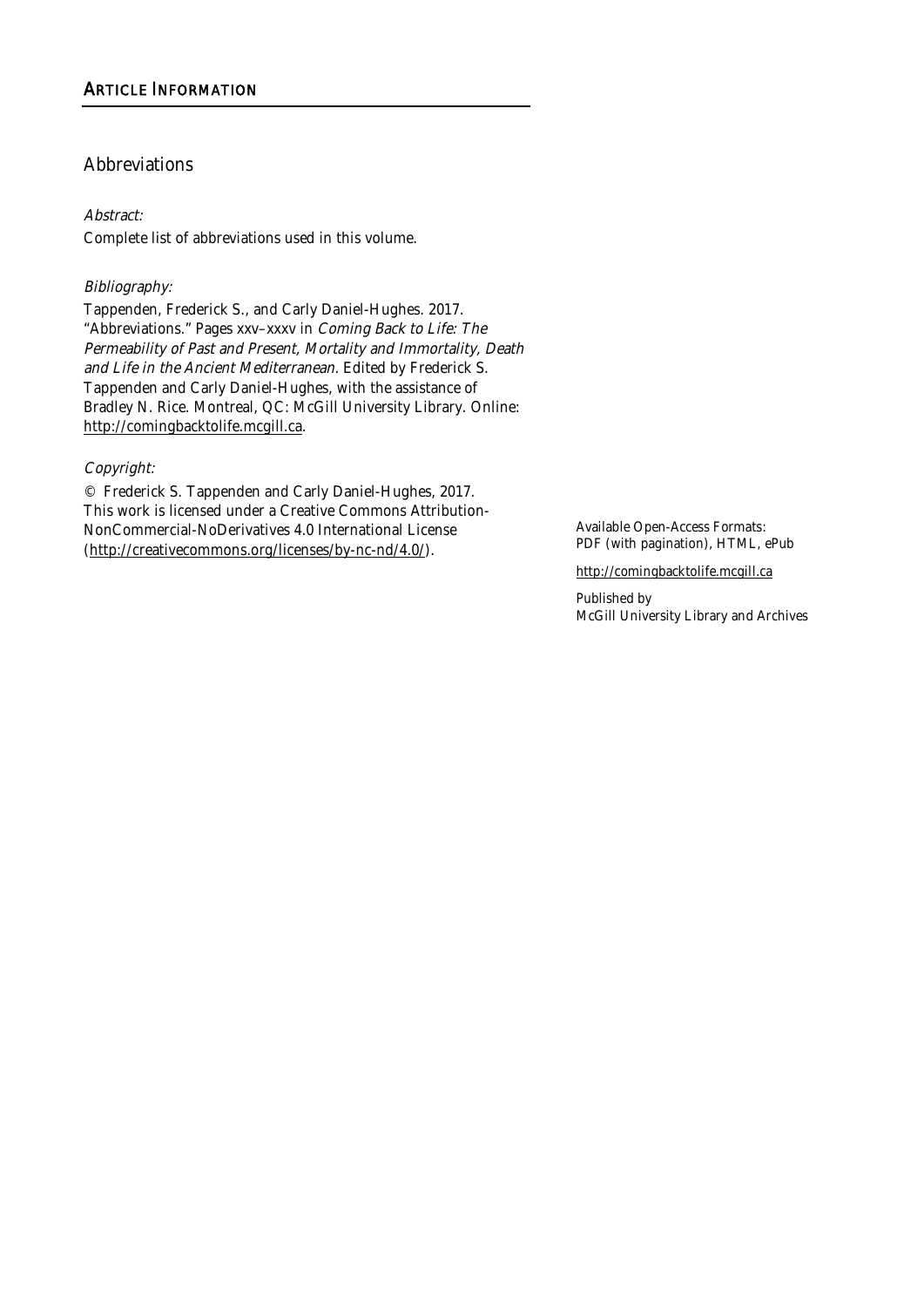| AB            | <b>Anchor Bible</b>                                        |
|---------------|------------------------------------------------------------|
| ABD           | Anchor Bible Dictionary. Edited by David Noel Freedman. 6  |
|               | vols. New York: Doubleday, 1992                            |
| <b>ABRL</b>   | Anchor Bible Reference Library                             |
| <b>ABSA</b>   | Annual of the British School at Athens                     |
| <b>ACSt</b>   | <b>American Classical Studies</b>                          |
| <b>ACTR</b>   | Ashgate Contemporary Thinkers on Religion                  |
| <b>ACW</b>    | <b>Ancient Christian Writers</b>                           |
| <b>AEOC</b>   | American Excavations in Old Corinth                        |
| AGJU          | Arbeiten zur Geschichte des antiken Judentums und des      |
|               | Urchristentums                                             |
| AHR           | American Historical review                                 |
| AJA           | American Journal of Archaeology                            |
| $A$ J $P$     | American Journal of Philology                              |
| <b>AJSL</b>   | American Journal of Semitic Languages and Literatures      |
| <b>ALUB</b>   | Annales littéraires de l'Université de Besançon            |
| ALW           | Archiv für Liturgiewissenschaft                            |
| AM            | Arethusa Monographs                                        |
| AmEthnologist | American Ethnologist                                       |
| AmJT          | American Journal of Theology                               |
|               |                                                            |
| ANF           | The Ante-Nicene Fathers. Edited by Alexander Roberts and   |
|               | James Donaldson. 10 vols. New York: Scribner's Sons, 1885- |
|               | 1887                                                       |
|               | catalog.hathitrust.org/Record/010248796                    |
| <b>ANL</b>    | Annua nuntia Lovaniensia                                   |
| AnOr          | Analecta Orientalia                                        |
| ANRW          | Aufstieg und Niedergang der römischen Welt: Geschichte     |
|               | und Kultur Roms im Spiegel der neueren Forschung. Edited   |
|               | by H. Temporini and W. Haase. Berlin, 1972-                |
| <b>ANTC</b>   | Abingdon New Testament Commentaries                        |
| AnthLat       | Anthologia Latina                                          |
| AnthroMed     | Anthropology and Medicine                                  |
| AP            | <b>Ancient Philosophies</b>                                |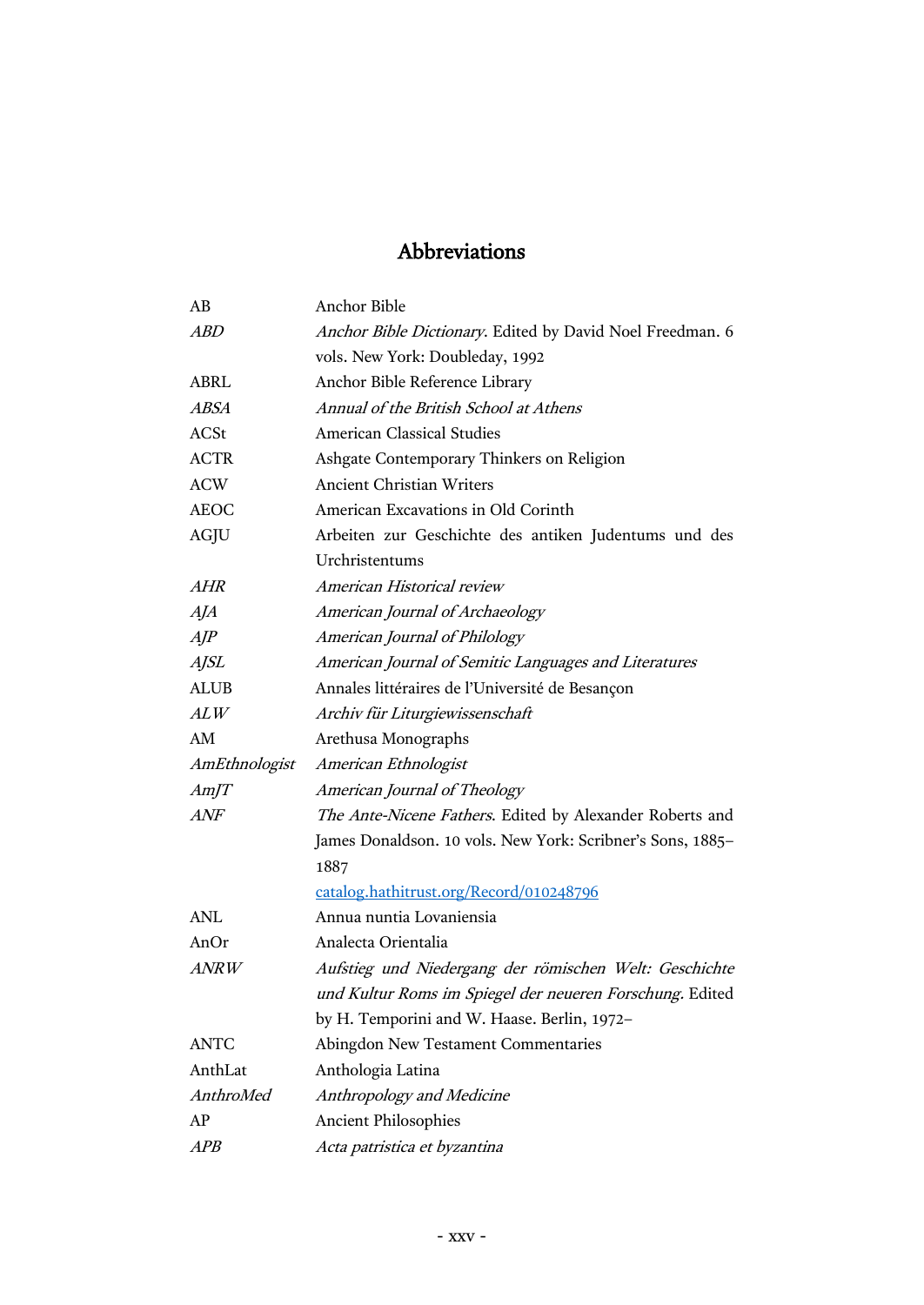| AR             | Archiv für Religionswissenschaft                                  |
|----------------|-------------------------------------------------------------------|
| <b>ASLL</b>    | Anglo-Saxon Language and Literature                               |
| ASR            | American Sociological Review                                      |
| <b>AYB</b>     | Anchor Yale Bible                                                 |
| BAR.I          | British Archaeological Reports: International Series              |
| <b>BASP</b>    | <b>Bulletin of the American Society of Papyrologists</b>          |
| <b>BCAW</b>    | Blackwell Companions to the Ancient World                         |
| <b>BCHSup</b>  | Bulletin de correspondance hellénique: Supplément                 |
| <b>BETL</b>    | Bibliotheca Ephemeridum Theologicarum Lovaniensium                |
| <b>BFPUL</b>   | Bibliothèque de la Faculté de Philosophie et Lettres de           |
|                | l'Université de Liège                                             |
| <b>BHT</b>     | Beiträge zur historischen Theologie                               |
| Bih            | <i>Biblica</i>                                                    |
| BibInt         | <b>Biblical Interpretation</b>                                    |
| BibInt         | <b>Biblical Interpretation Series</b>                             |
| BibOr          | Biblica et Orientalia                                             |
| <b>BICSSup</b> | Supplement to the Bulletin of the Institute of Classical          |
|                | <b>Studies</b>                                                    |
| <b>BNP</b>     | Brill's New Pauly: Encyclopaedia of the Ancient World.            |
|                | Edited by Hubert Cancik. 22 vols. Leiden: Brill, 2002-2011        |
| <b>BNTC</b>    | <b>Black's New Testament Commentaries</b>                         |
| <b>BollS</b>   | <b>Bollingen Series</b>                                           |
| <b>BSGRT</b>   | Bibliotheca<br>Scriptorum<br>Graecorum et<br>Romanorum            |
|                | Teubneriana                                                       |
| <i>BTB</i>     | <b>Biblical Theology Bulletin</b>                                 |
| <b>BTS</b>     | <b>Biblical Tools and Studies</b>                                 |
| <b>BZAW</b>    | Beihefte<br>Zeitschrift<br>für<br>die<br>alttestamentliche<br>zur |
|                | Wissenschaft                                                      |
| <b>BZNW</b>    | Beihefte<br>Zeitschrift für<br>die<br>neutestamentliche<br>zur    |
|                | Wissenschaft                                                      |
| <b>CBET</b>    | Contributions to Biblical Exegesis and Theology                   |
| $C\!B\!Q$      | Catholic Biblical Quarterly                                       |
| CCS            | Cambridge Classical Studies                                       |
| <b>CCSL</b>    | Corpus Christianorum: Series Latina                               |
| CEG            | Carmina epigraphica Graeca. Edited by P. A. Hansen.               |
|                | Berlin, 1983-1989                                                 |
| <b>CGAE</b>    | Catalogue général des antiquités égyptiennes du Musée du          |
|                | Caire                                                             |
| ClAnt          | Classical Antiquity                                               |
| CH             | <b>Church History</b>                                             |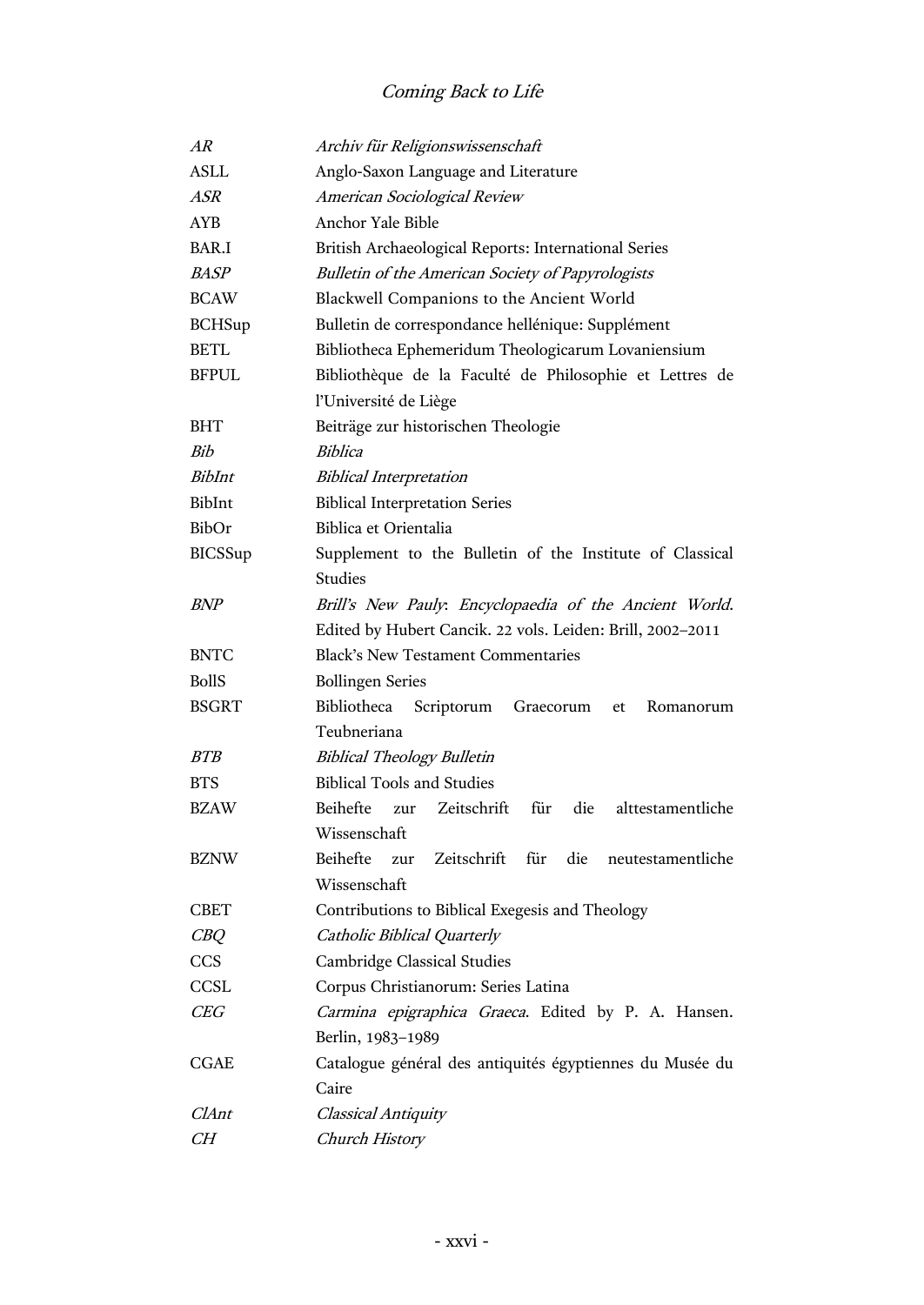| СIJ          | Corpus Inscriptionum Judaicarum. Edited by Jean-Baptiste      |
|--------------|---------------------------------------------------------------|
|              | Frey. 2 vols. Rome: Pontifical Biblical Institute, 1936-1952. |
|              | Inscriptions for volume 2 online at Searchable Greek          |
|              | Inscriptions. The Packard Humanities Institute. Cornell       |
|              | University and Ohio State University                          |
|              | epigraphy.packhum.org                                         |
| CIL          | Corpus Inscriptionum Latinarum. Deutsche Akademie der         |
|              | Wissenschaften zu Berlin. 17 vols. Berlin: Reimer; Berlin: de |
|              | Gruyter, 1862-                                                |
|              | cil.bbaw.de/cil en/dateien/cil baende.html                    |
| <i>CIMRM</i> | Vermaseren, M. J. 1956-1960. Corpus Inscriptionum et          |
|              | Monumentorum Religionis Mithriacae. 2 vols. The Hague:        |
|              | Nijhoff. Many CIMRM entries have corresponding online         |
|              | content at Roger Pearse, ed. "Catalogue of Monuments and      |
|              | Images of Mithras." The Roman Cult of Mithras                 |
|              | www.roger-pearse.com/mithras                                  |
| Classics@    | Classics@: Online Journal of the Center for Hellenic Studies  |
|              | chs.harvard.edu/CHS/article/display/1167                      |
| <b>CLE</b>   | Carmina Latina Epigraphica. Edited by A. Riese, F.            |
|              | Bücheler, and E. Lommatzsch. 3 vols. AnthLat 2.1-3.           |
|              | BSGRT. Leipzig: Teubner, 1895-1926                            |
| ConBNT       | Coniectanea Neotestamentica                                   |
| CritQ        | Critical Quarterly                                            |
| <b>CSCO</b>  | Corpus Scriptorum Christianorum Orientalium                   |
| CW           | Classical World                                               |
| DeathStud    | Death Studies                                                 |
| <i>DNP</i>   | Der neue Pauly: Enzyklopädie der Antike. Edited by Hubert     |
|              | Cancik and Helmuth Schneider. Stuttgart: Metzler, 1996-       |
| <b>ECF</b>   | Early Church Fathers                                          |
| <b>ECL</b>   | Early Christianity and its Literature                         |
| ${\it EG}$   | Epigrammata Graeca. Edited by G. Kaibel. Berlin: Reimer,      |
|              | 1878. Some inscriptions online at Searchable Greek            |
|              | Inscriptions. The Packard Humanities Institute. Cornell       |
|              | University and Ohio State University                          |
|              | epigraphy.packhum.org                                         |
| EgT          | Eglise et théologie                                           |
| <b>EKKNT</b> | Evangelisch-katholischer<br>Kommentar<br>Neuen<br>zum         |
|              | Testament                                                     |
| Ekstasis     | Ekstasis: Religious Experience from Antiquity to the Middle   |
|              | Ages                                                          |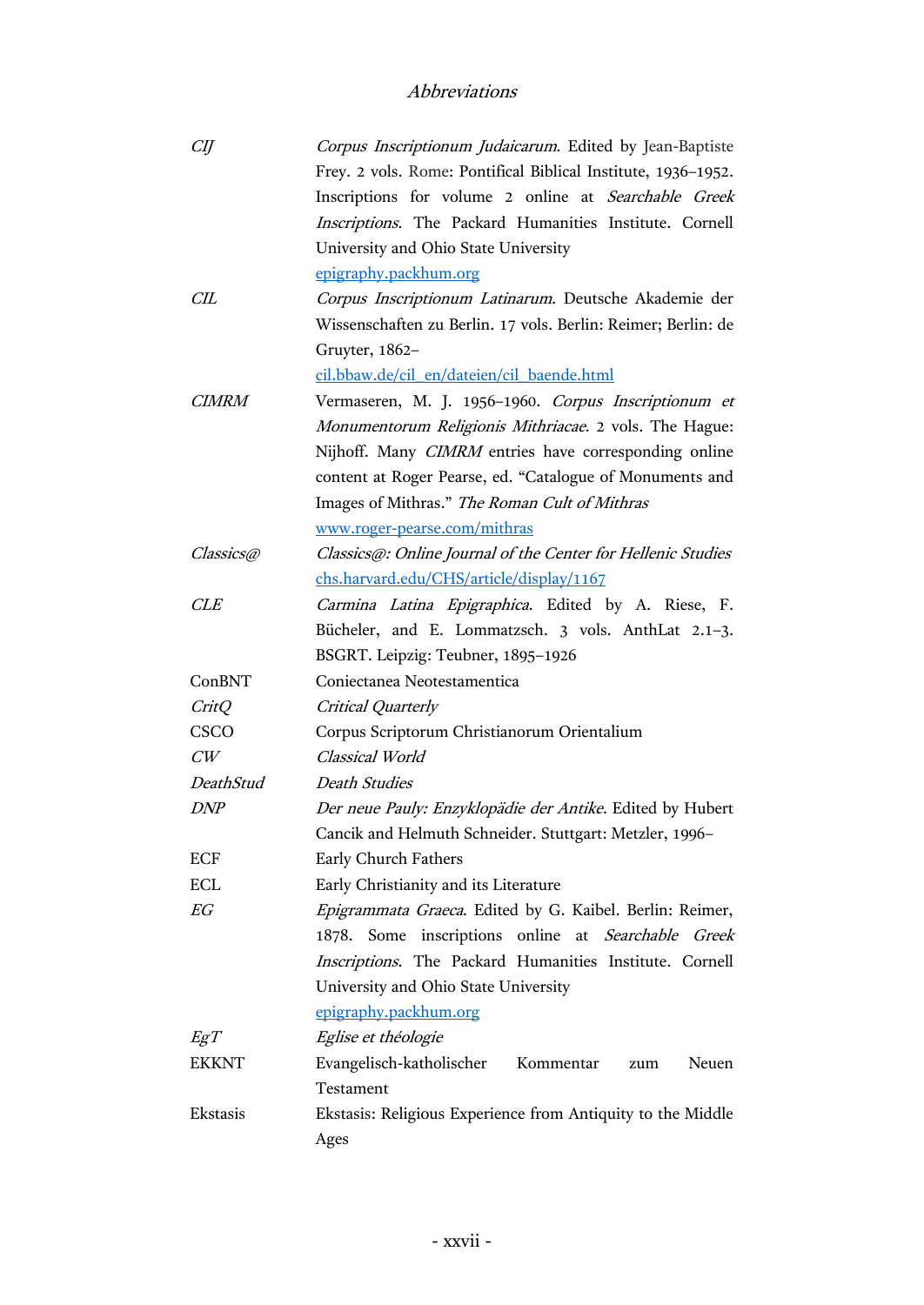| EJL            | Early Judaism and Its Literature                               |
|----------------|----------------------------------------------------------------|
| <b>EMC</b>     | Echos du monde classique/Classical Views                       |
| <i>EnAC</i>    | Entretiens sur l'antiquité classique                           |
| <b>EPRO</b>    | Etudes préliminaires aux religions orientales dans l'Empire    |
|                | romain                                                         |
| <b>ESEC</b>    | Emory Studies in Early Christianity                            |
| EvT            | Evangelische Theologie                                         |
| <b>FAT</b>     | Forschungen zum Alten Testament                                |
| FC             | Fathers of the Church                                          |
| <b>FCNTECW</b> | Feminist Companion to the New Testament and Early              |
|                | Christian Writings                                             |
| <b>FFF</b>     | Foundations and Facets Forum                                   |
| <b>FGH</b>     | Die Fragmente der griechischen Historiker. Edited by Felix     |
|                | Jacoby. Leiden: Brill, 1954-1964                               |
| <b>FOTL</b>    | Forms of the Old Testament Literature                          |
| <b>FRLANT</b>  | Forschungen zur Religion und Literatur des Alten und           |
|                | <b>Neuen Testaments</b>                                        |
| GCS            | Die griechischen christlichen Schriftsteller der ersten [drei] |
|                | Jahrhunderte                                                   |
| <b>GR</b>      | Greece and Rome                                                |
| <b>HBM</b>     | Hebrew Bible Monographs                                        |
| <b>HDR</b>     | Harvard Dissertations in Religion                              |
| Hen            | Henoch                                                         |
| HermC          | Hermeneutic Commentaries                                       |
| Hesperia       | Hesperia: Journal of the American School of Classical          |
|                | <b>Studies at Athens</b>                                       |
| HespS          | Hesperia Supplements                                           |
| Historia       | Historia: Zeitschrift für alte Geschichte                      |
| HistPsychiatry | History of Psychiatry                                          |
| HR             | <b>History of Religions</b>                                    |
| <b>HTR</b>     | Harvard Theological Review                                     |
| <b>HTS</b>     | Harvard Theological Studies                                    |
| <b>IBC</b>     | Interpretation: A Bible Commentary                             |
| <b>IBM</b>     | The Collection of Ancient Greek Inscriptions in the British    |
|                | Museum. Edited by C. T. Newton, E. L. Hicks, and G.            |
|                | Hirschfeld. 5 vols. Oxford: Clarendon, 1874-1916. Some         |
|                | inscriptions online at Searchable Greek Inscriptions. The      |
|                | Packard Humanities Institute. Cornell University and Ohio      |
|                | <b>State University</b>                                        |
|                | epigraphy.packhum.org                                          |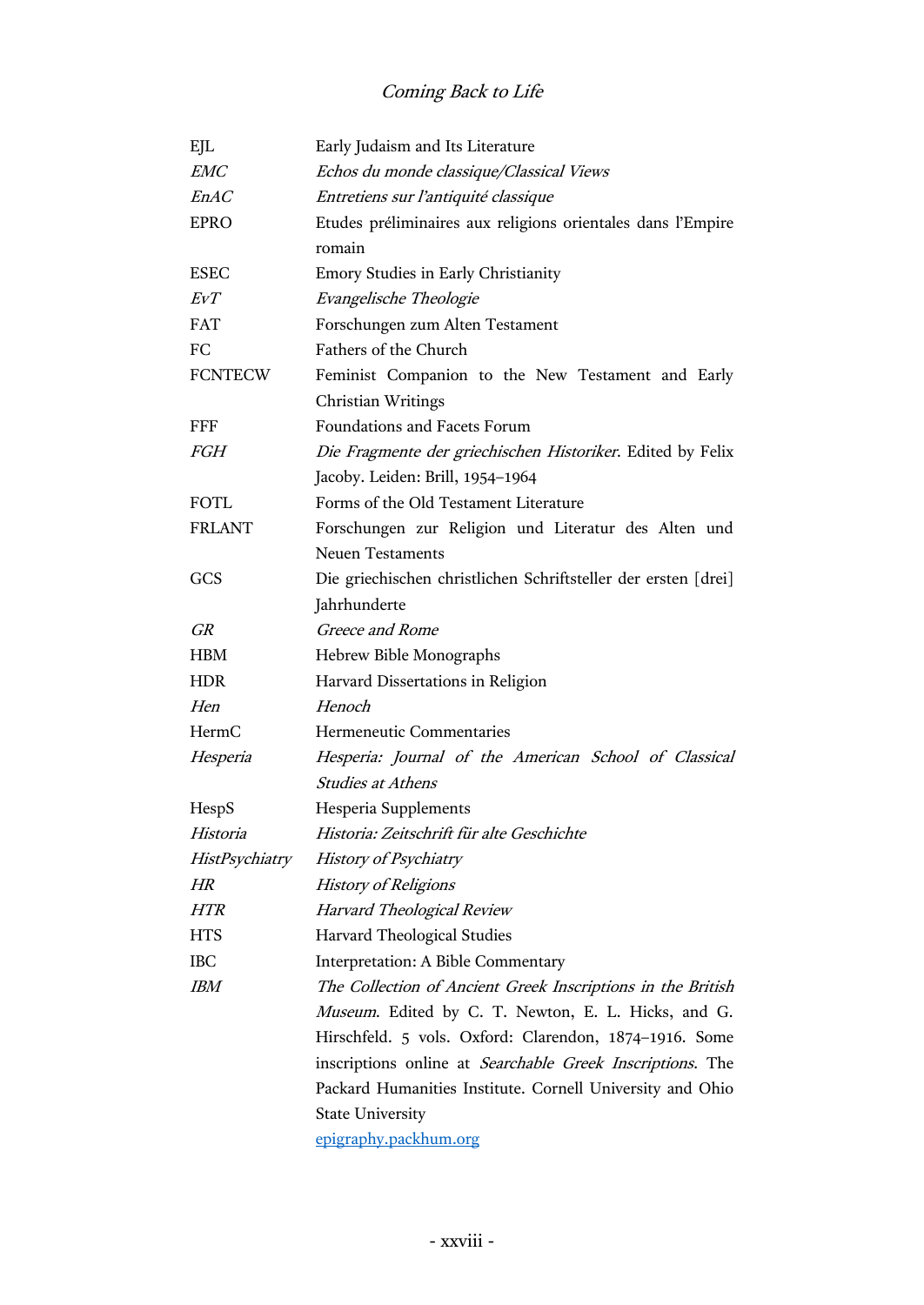ICC International Critical Commentary IF Istanbuler Forschungen IG Inscriptiones Graecae. Edited by Berlin-Brandenburgische Akademie der Wissenschaften. Berlin, 1877–. Inscriptions online at Searchable Greek Inscriptions. The Packard Humanities Institute. Cornell University and Ohio State University [epigraphy.packhum.org](http://epigraphy.packhum.org/) IK Inschriften griechischer Städte aus Kleinasien ILCV Inscriptiones Latinae Christianae Veteres. Edited by Ernst Diehl. 2nd ed. Berlin: Druckerei Hildebrand, 1961 IMetropolis Metropolis Inscriptions: Texts and List. Edited by Donald F. McCabe. The Princeton Project on the Inscriptions of Anatolia. Princeton: Institute for Advanced Study, 1989. Packard Humanities Institute CD #6, 1991. Includes: R. Meriç, R. Merkelbach, J. Nollé, and S. Şahin, eds. Die Inschriften von Ephesos, VII,1, nos. 3401–<sup>3493</sup>. IK 17.1. Bonn, 1981. Inscriptions online at Searchable Greek Inscriptions. The Packard Humanities Institute. Cornell University and Ohio State University [epigraphy.packhum.org](http://epigraphy.packhum.org/) ImpEmp Impact of Empire IMT LAp./Mil. Inschriften Mysia und Troas. Edited by M. Barth and J. Stauber. Munich: Leopold Wenger Institut, Universität München, 1989. Packard Humanities Institute CD #7 (Mysia, "Lacus Apolloniatis & Miletupolis," nos. 2150– 2417), 1996. Includes: Miletupolis: Inschriften und Denkmäler. Edited by E. Schwertheim. IK 26. Bonn, 1983. Inscriptions online at Searchable Greek Inscriptions. The Packard Humanities Institute. Cornell University and Ohio State University [epigraphy.packhum.org](http://epigraphy.packhum.org/) Inscr.Métr. Inscriptions métriques de l'Égypte gréco-romaine: Recherches sur la poésie épigrammatique des Grecs en Égypte. Edited by Étienne Bernand. ALUB 98. Paris 1969. Inscriptions online at Searchable Greek Inscriptions. The Packard Humanities Institute. Cornell University and Ohio State University [epigraphy.packhum.org](http://epigraphy.packhum.org/)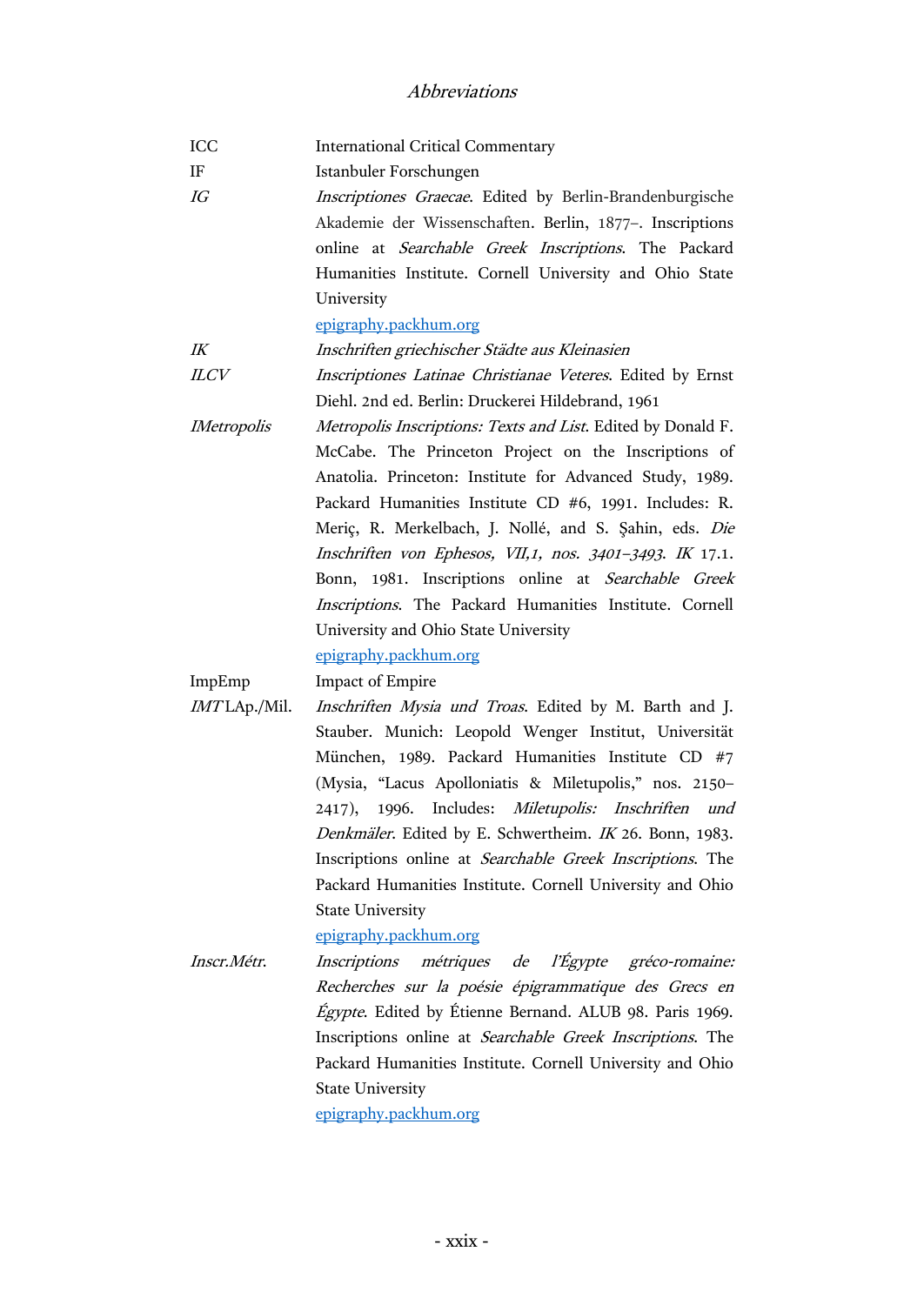| <b>IPrusaOlymp</b>    | Die Inschriften von Prusa ad Olympum. Edited by Thomas        |
|-----------------------|---------------------------------------------------------------|
|                       | Corsten. 2 vols. $IK$ 39-40. Bonn 1991-1993. Inscriptions     |
|                       | online at Searchable Greek Inscriptions. The Packard          |
|                       | Humanities Institute. Cornell University and Ohio State       |
|                       | University                                                    |
|                       | epigraphy.packhum.org                                         |
| <i><b>ISinope</b></i> | The Inscriptions of Sinope. Edited by D. H. French. IK 64.    |
|                       | Bonn: Habelt, 2004. Inscriptions online at Searchable Greek   |
|                       | Inscriptions. The Packard Humanities Institute. Cornell       |
|                       | University and Ohio State University                          |
|                       | epigraphy.packhum.org                                         |
| <b>ISLL</b>           | Illinois Studies in Language and Literature                   |
| ISmyrna               | Smyrna Inscriptions: Texts and List. Edited by Donald F.      |
|                       | McCabe. The Princeton Project on the Inscriptions of          |
|                       | Anatolia. Princeton: Institute for Advanced Study, 1988.      |
|                       | Packard Humanities Institute CD #6, 1991. Includes: G.        |
|                       | Petzl, ed. Die Inschriften von Smyrna. 2 vols. IK 23 and      |
|                       | 24.1-2. Bonn, 1982-1990. Inscriptions online at Searchable    |
|                       | Greek Inscriptions. The Packard Humanities Institute.         |
|                       | Cornell University and Ohio State University                  |
|                       | epigraphy.packhum.org                                         |
| <b>JAAR</b>           | Journal of the American Academy of Religion                   |
| <i>JAF</i>            | Journal of American Folklore                                  |
| JBL                   | Journal of Biblical Literature                                |
| JBTh                  | Jahrbuch für biblische Theologie                              |
| <b>JECH</b>           | Journal of Early Christian History                            |
| <b>JFSR</b>           | Journal of Feminist Studies in Religion                       |
| JHistSoc              | The Journal of the Historical Society                         |
| JHS                   | Journal of Hellenic Studies                                   |
| <b>JIWE</b>           | Jewish Inscriptions of Western Europe. Edited by David        |
|                       | Noy. 2 vols. Cambridge: Cambridge University Press, 1993-     |
|                       | 1995. Inscriptions online at Searchable Greek Inscriptions.   |
|                       | The Packard Humanities Institute. Cornell University and      |
|                       | Ohio State University                                         |
|                       | epigraphy.packhum.org                                         |
| <i>JLossTrauma</i>    | Journal of Loss and Trauma                                    |
| JMS                   | Journal of Mithraic Studies                                   |
| <b>JPSTC</b>          | <b>JPS Torah Commentary</b>                                   |
| JSJ                   | Journal for the Study of Judaism in the Persian, Hellenistic, |
|                       | and Roman Periods                                             |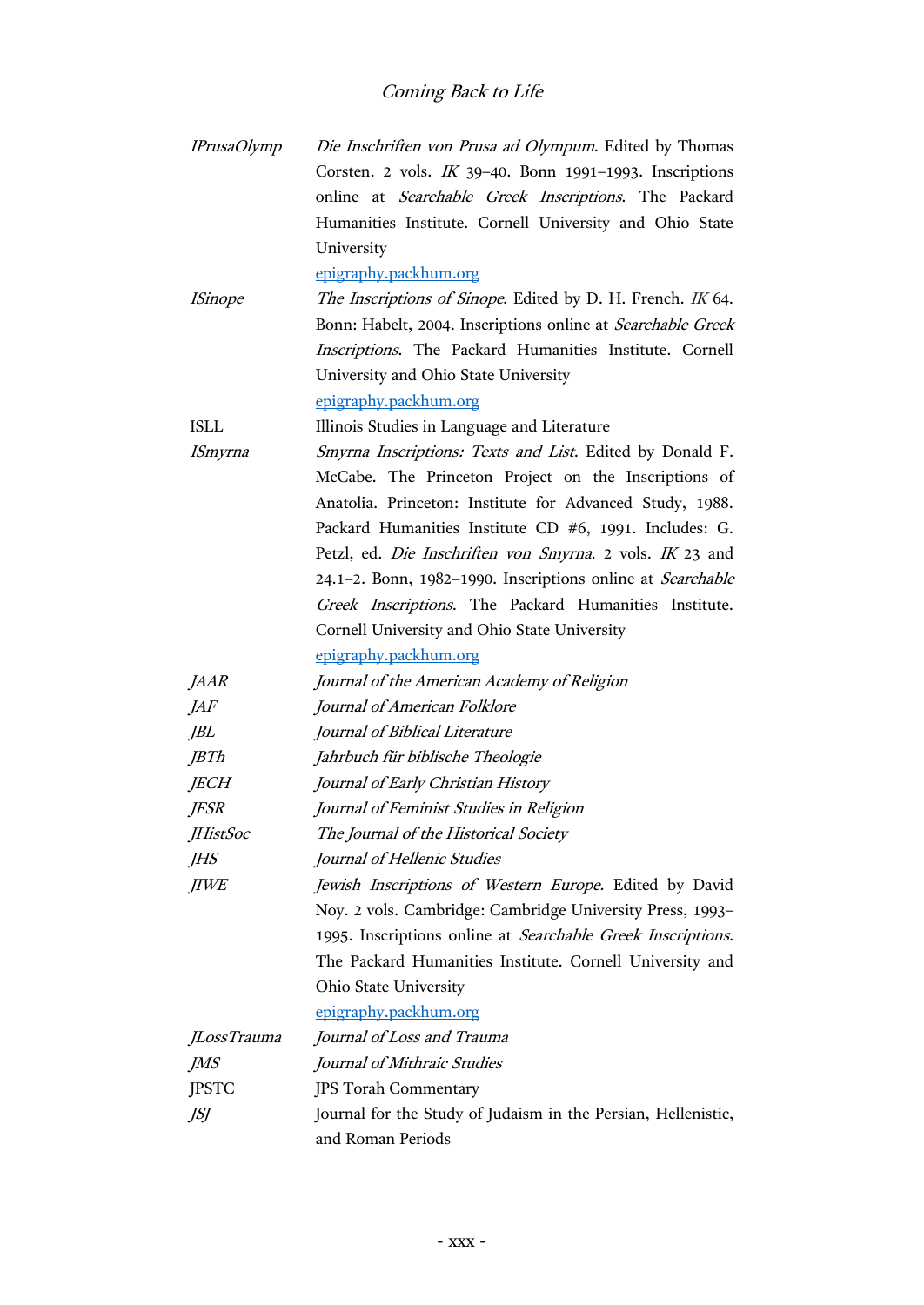| <b>JSJSup</b>  | Journal for the Study of Judaism Supplement Series           |
|----------------|--------------------------------------------------------------|
| <b>JSNT</b>    | Journal for the Study of the New Testament                   |
| <b>JSNTSup</b> | Journal for the Study of the New Testament Supplement        |
|                | <b>Series</b>                                                |
| <i>JSOT</i>    | Journal for the Study of the Old Testament                   |
| <b>JSOTSup</b> | Journal for the Study of the Old Testament Supplement        |
|                | <b>Series</b>                                                |
| <b>JSPSup</b>  | Journal for the Study of the Pseudepigrapha Supplement       |
|                | <b>Series</b>                                                |
| <i>JTS</i>     | Journal of Theological Studies                               |
| <b>KAV</b>     | Kommentar zu den Apostolischen Vätern                        |
| KD             | Kerygma und Dogma                                            |
| KTU            | Die keilalphabetischen Texte aus Ugarit. Edited by Manfried  |
|                | Dietrich, Oswald Loretz, and Jaoquin Sanmartín. Münster:     |
|                | Ugarit-Verlag, 2013. 3rd enl. ed. of KTU: The Cuneiform      |
|                | Alphabetic Texts from Ugarit, Ras Ibn Hani, and Other        |
|                | Places. Edited by Manfried Dietrich, Oswald Loretz, and      |
|                | Jaoquin Sanmartín. Münster: Ugarit-Verlag, 1995 (= CTU)      |
| LCL            | Loeb Classical Library                                       |
| <b>LICS</b>    | Leeds International Classical Studies                        |
| <b>LNTS</b>    | The Library of New Testament Studies                         |
| LSJ            | Liddell, Henry George, Robert Scott, and Henry Stuart        |
|                | Jones. A Greek-English Lexicon. 9th ed. with revised         |
|                | supplement. Oxford: Clarendon, 1996                          |
| Marek, Kat.Am. | Stadt, Ära und Territorium in Pontus-Bithynia und Nord-      |
|                | Galatia. Edited by Christian Marek. IF 39. Tübingen:         |
|                | Wasmuth, 1993, 157-87 and Anhang 5, "Katalog der             |
|                | Inschriften von Amastris." Inscriptions online at Searchable |
|                | Greek Inscriptions. The Packard Humanities Institute.        |
|                | Cornell University and Ohio State University                 |
|                | epigraphy.packhum.org                                        |
| <i>MDAI</i>    | Mitteilungen des Deutschen archäologischen Instituts         |
| MDAI(A)        | Mitteilungen des Deutschen archäologischen Instituts,        |
|                | Athenische Abteilung                                         |
| MFC            | Message of the Fathers of the Church                         |
| MН             | Museum Helveticum                                            |
| MMed           | Medieval Mediterranean                                       |
| MnS            | <b>Mnemosyne Supplements</b>                                 |
| <b>MVAW</b>    | Münchener Vorlesungen zu Antiken Welten                      |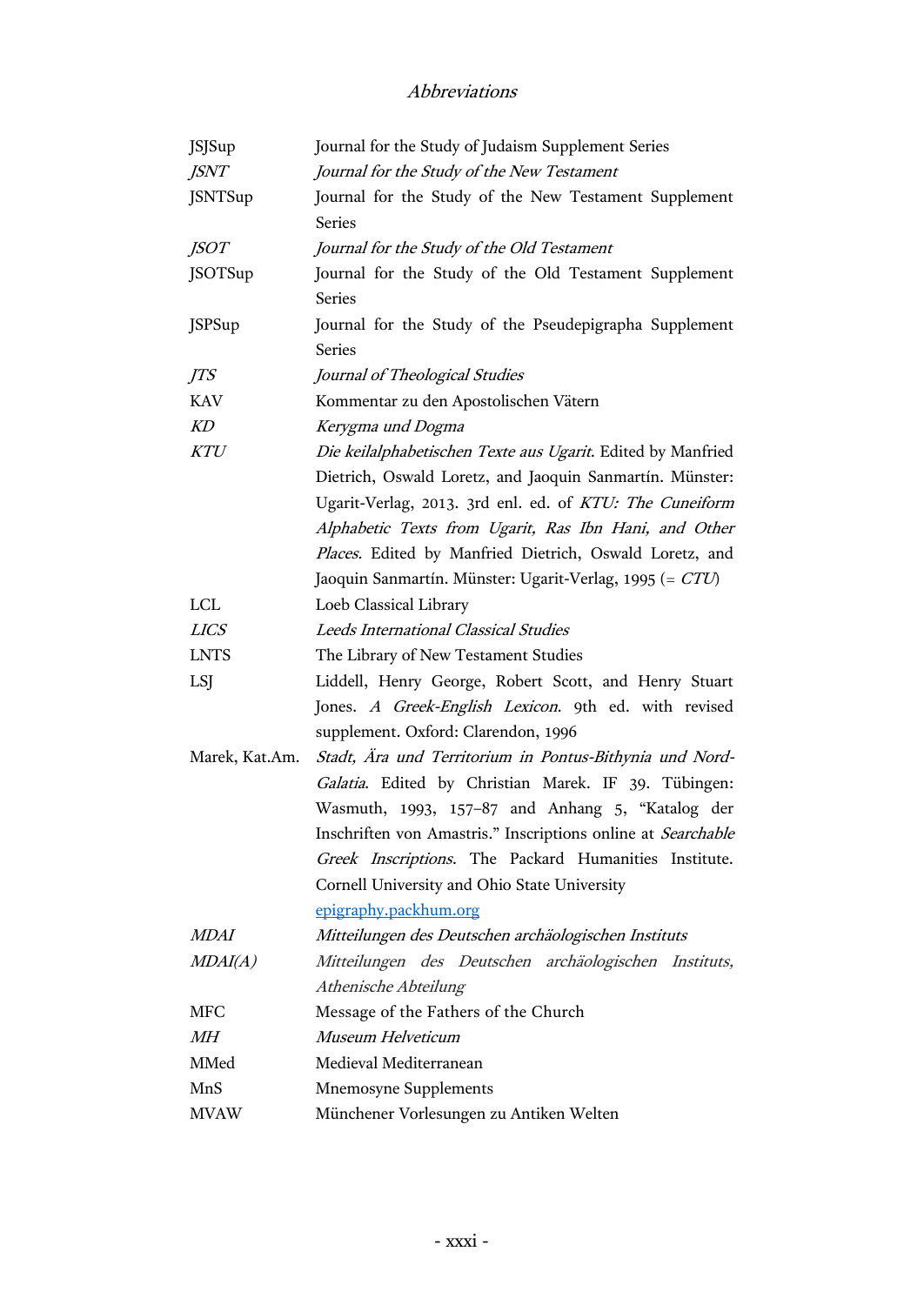| <b>NAPSPMS</b>    | North American Patristic Society Patristic Monograph       |
|-------------------|------------------------------------------------------------|
|                   | <b>Series</b>                                              |
| <b>NHMS</b>       | Nag Hammadi and Manichaean Studies                         |
| <b>NHS</b>        | Nag Hammadi Studies                                        |
| <b>NICNT</b>      | New International Commentary on the New Testament          |
| <b>NIGTC</b>      | New International Greek Testament Commentary               |
| NovTSup           | Supplements to Novum Testamentum                           |
| NPNF'             | Nicene and Post-Nicene Fathers, Series 1. Edited by Philip |
|                   | Schaff. 14 vols. New York: Scribner's Sons. 1898-1909      |
|                   | catalog.hathitrust.org/Record/011984014                    |
| NPNF <sup>2</sup> | Nicene and Post-Nicene Fathers, Series 2. Edited by Philip |
|                   | Schaff and Henry Wace. 14 vols. New York: The Christian    |
|                   | Literature Company. 1890-1900                              |
|                   | catalog.hathitrust.org/Record/001399409                    |
| NTAbh             | Neutestamentliche Abhandlungen                             |
| <b>NTL</b>        | New Testament Library                                      |
| <b>NTOA</b>       | Novum Testamentum et Orbis Antiquus                        |
| <i>NTS</i>        | <b>New Testament Studies</b>                               |
| OCP               | Orientalia Christiana Periodica                            |
| <b>OCT</b>        | Oxford Classical Texts/Scriptorum classicorum              |
|                   | bibliotheca oxoniensis                                     |
| <b>OECS</b>       | Oxford Early Christian Studies                             |
| OLA.              | Orientalia Lovaniensia Analecta                            |
| Omega             | Omega: Journal of Death and Dying                          |
| <i>OralTrad</i>   | Oral Tradition                                             |
| OrChrAn           | Orientalia Christiana Analecta                             |
| <b>OSCC</b>       | Oklahoma Series in Classical Culture                       |
| OTP               | Old Testament Pseudepigrapha. Edited by James H.           |
|                   | Charlesworth. 2 vols. New York: Doubleday, 1983-1985       |
| PAAJR             | Proceedings of the American Academy of Jewish Research     |
| PaP               | Past and Present: A Journal of Scientific History          |
| <b>PCG</b>        | Poetae Comici Graeci. Edited by R. Kassel and C. Austin. 8 |
|                   | vols. Berlin: de Gruyter, 1983-2001                        |
| <b>PEG</b>        | Poetae Epici Graeci: Testimonia et Fragmenta. Edited by A. |
|                   | Bernabé. BSGRT. Leipzig: Teubner, 1996-2007                |
| PF                | Papyrologica Florentina                                    |
| PG                | Patrologiae Cursus Completus: Series Graeca. Edited by     |
|                   | Jacques-Paul Migne. 162 vols. Paris, 1857-1886             |
|                   | catalog.hathitrust.org/Record/100604285                    |
| Phoenix           | Phoenix: Journal of the Classical Association of Canada    |
|                   |                                                            |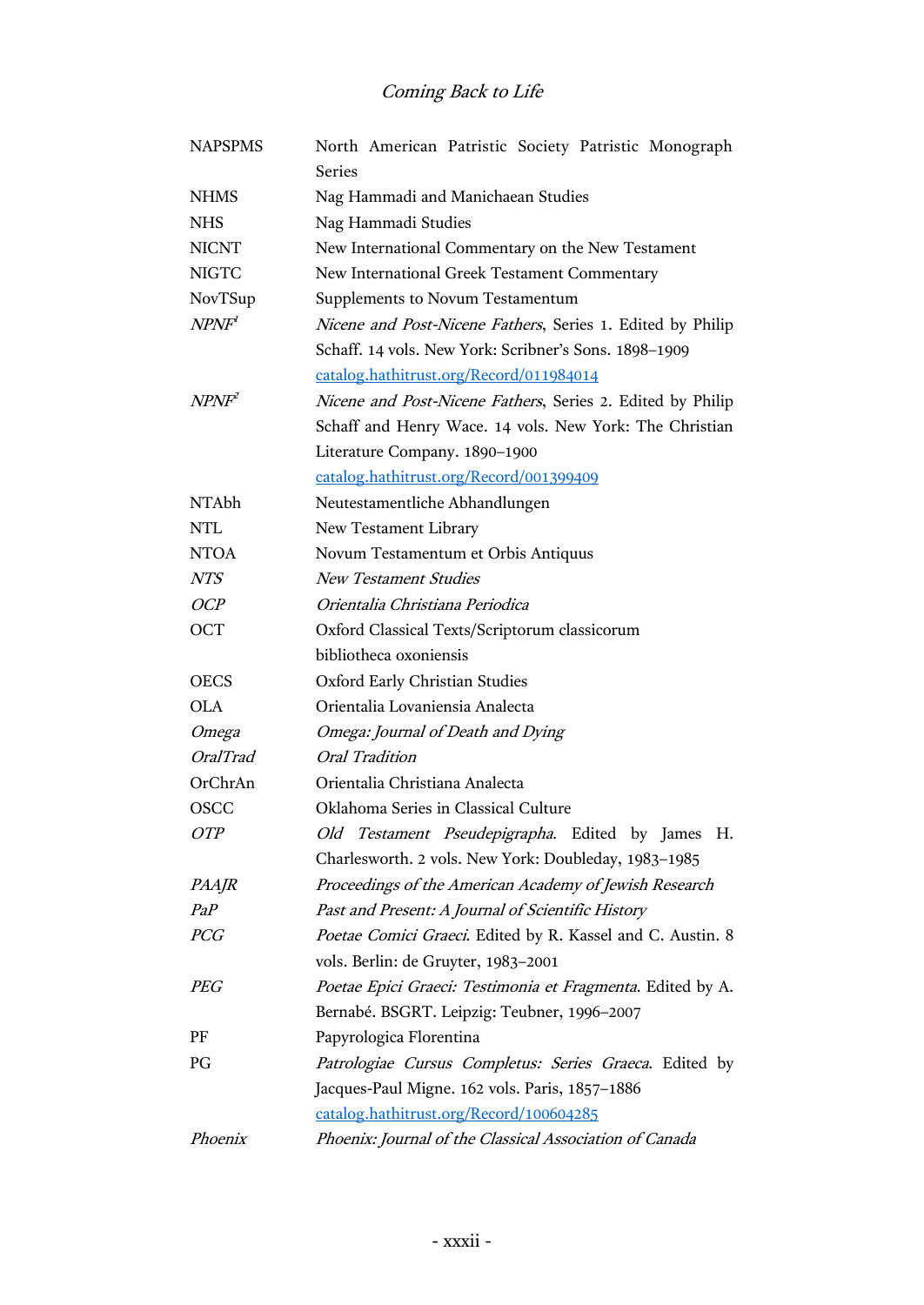| PhoenixSup   | Phoenix Supplements                                        |
|--------------|------------------------------------------------------------|
| PL           | Patrologiae Cursus Completus: Series Latina. Edited by     |
|              | Jacques-Paul Migne. 217 vols. Paris, 1844-1864             |
|              | catalog.hathitrust.org/Record/007035196                    |
| <i>PMG</i>   | Poetae Melici Graeci. Edited by D. L. Page. Oxford: Oxford |
|              | University Press, 1962                                     |
| <b>PRSt</b>  | Perspectives in Religious Studies                          |
| <b>PTS</b>   | Patristische Texte und Studien                             |
| <b>PVTG</b>  | Pseudepigrapha Veteris Testamenti Graece                   |
| <i>QUCC</i>  | Quaderni urbinati di cultura classica                      |
| R&T          | Religion and Theology                                      |
| RAC          | Reallexikon für Antike und Christentum                     |
| $\mathbb{R}$ | Revue biblique                                             |
| RevAnt       | Revealing Antiquity                                        |
| RevExp       | Review and Expositor                                       |
| <b>RGRW</b>  | Religions in the Graeco-Roman World                        |
| <b>RKST</b>  | Regensburger Klassikstudien                                |
| RL           | Religion and Literature                                    |
| <b>RNT</b>   | <b>Regensburger Neues Testament</b>                        |
| <b>RSECW</b> | Routledge Studies in the Early Christian World             |
| <b>RSR</b>   | Routledge Studies in Religion                              |
| SAAA         | Studies on the Apocryphal Acts of the Apostles             |
| <b>SAQ</b>   | Sammlung ausgewählter kirchen- und                         |
|              | dogmengeschichtlicher Quellenschriften                     |
| <i>SBJT</i>  | Southern Baptist Journal of Theology                       |
| <b>SBLMS</b> | Society of Biblical Literature Monograph Series            |
| <b>SBLSP</b> | Society of Biblical Literature Seminar Papers              |
| SBLSymS      | Society of Biblical Literature Symposium Series            |
| <b>SBLTT</b> | Society of Biblical Literature Texts and Translations      |
| <b>SBS</b>   | Stuttgarter Bibelstudien                                   |
| <b>SC</b>    | Sources chrétiennes                                        |
| ScEs         | Science et esprit                                          |
| <b>SD</b>    | <b>Studies and Documents</b>                               |
| SEG          | Supplementum Epigraphicum Graecum. Edited by Jacob E.      |
|              | Hondius et al. 61+ vols. Leiden: Brill, 1923-              |
| SemeiaSt     | Semeia Studies                                             |
| <b>SFA</b>   | <b>Studies in Funerary Archaeology</b>                     |
| SGFWLUM      | Schriften der Gesellschaft zur Förderung der Westfälischen |
|              | Landes-Universität zu Münster                              |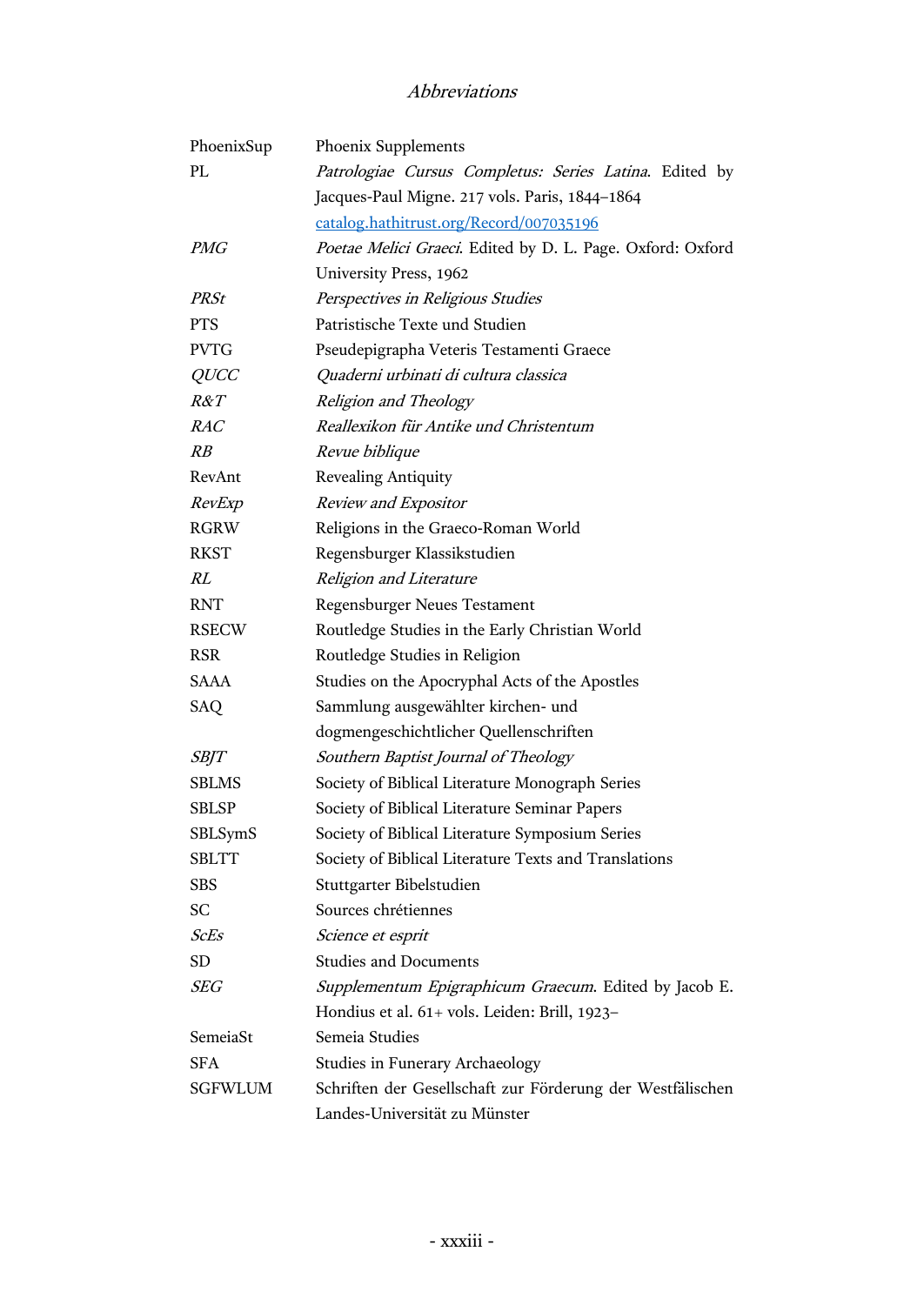| <b>SGRR</b>   | Studies in Greek and Roman Religion                           |
|---------------|---------------------------------------------------------------|
| <b>SIG</b>    | Sylloge Inscriptionum Graecarum. Edited by Wilhelm            |
|               | Dittenberger. 4 vols. 3rd ed. Leipzig: Hirzel, 1915-1924.     |
|               | Inscriptions online at Searchable Greek Inscriptions. The     |
|               | Packard Humanities Institute. Cornell University and Ohio     |
|               | <b>State University</b>                                       |
|               | epigraphy.packhum.org                                         |
| SJ            | Studia Judaica                                                |
| <b>SMAL</b>   | Studies in Mediterranean Archaeology and Literature           |
| <b>SNTSMS</b> | Society for New Testament Studies Monograph Series            |
| <b>SQAW</b>   | Schriften und Quellen der alten Welt                          |
| SR            | <b>Studies in Religion</b>                                    |
| <b>STAC</b>   | Studien und Texte zu Antike und Christentum                   |
| <b>STAR</b>   | Studies in Theology and Religion                              |
| StBibLit      | Studies in Biblical Literature                                |
| <b>StPP</b>   | Studien zur Palaeographie und Papyruskunde                    |
| <b>SVF</b>    | Stoicorum Veterum Fragmenta. Hans Friedrich August von        |
|               | Arnim. 4 vols. Leipzig: Teubner, 1903-1924                    |
|               | Vol. 1: archive.org/stream/stoicorumveterum01arniuoft         |
|               | Vol. 2: archive.org/stream/stoicorumveterum02arniuoft         |
|               | Vol. 3: archive.org/stream/stoicorumveterum03arniuoft         |
|               | Vol. 4: archive.org/stream/stoicorumveterum04arniuoft         |
| SVigChr       | Supplements to Vigiliae Christianae                           |
| <b>SVTP</b>   | Studia in Veteris Testamenti Pseudepigrapha                   |
| <b>TAM</b>    | Tituli Asiae Minoris. 5 vols. Edited by Ernst Kalinka, Rudolf |
|               | Heberdey, Friedrich Karl Dörner, and Peter Herrmann.          |
|               | Vienna, 1901-1989. Inscriptions online at Searchable Greek    |
|               | Inscriptions. The Packard Humanities Institute. Cornell       |
|               | University and Ohio State University                          |
|               | epigraphy.packhum.org                                         |
| <b>TANZ</b>   | Texte und Arbeiten zum neutestamentlichen Zeitalter           |
| <b>TAPA</b>   | Transactions of the American Philological Association         |
| <b>TBNGP</b>  | Texte und Forschungen zur byzantinisch-neugriechischen        |
|               | Philologie                                                    |
| TС            | Trends in Classics                                            |
| TDNT          | Theological Dictionary of the New Testament. Edited by        |
|               | Gerhard Kittel and Gerhard Friedrich. Translated by           |
|               | Geoffrey W. Bromiley. 10 vols. Grand Rapids: Eerdmans,        |
|               | 1964-1976                                                     |